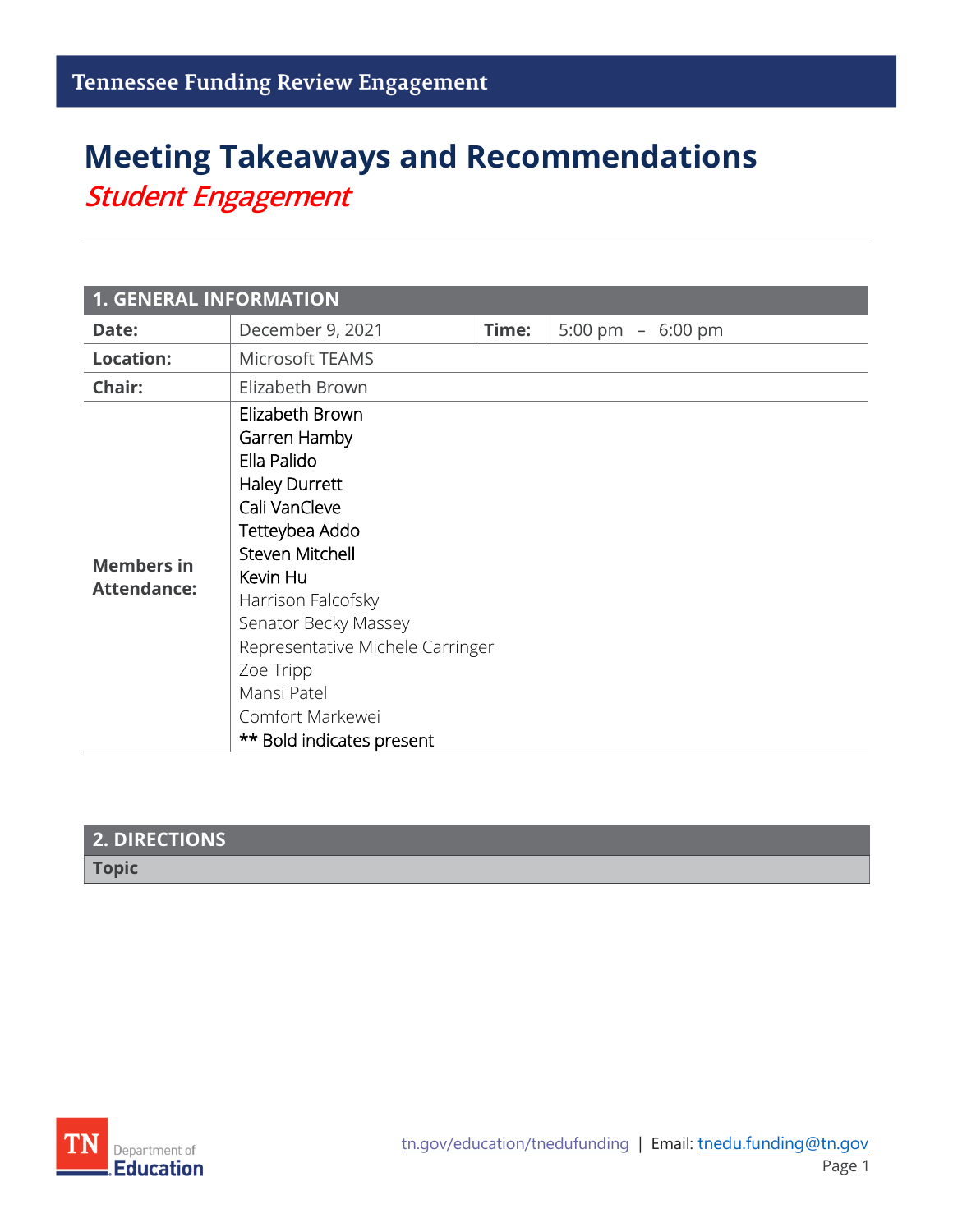Please list specific resources that you would like to see incorporated into the funding formula. (In other words, what resources do you think are most important so that the cost of those resources can be included. It does not mean a district MUST spend money in a certain way, only that they would be funded to do so). Please indicate whether each resource is a:

- **Must Have:** Those resources required as a result of federal and/or state law, for safety, or similar.
- **Should Have:** Those resources that may not be mandatory but are essential to ensure the student or student group receives access to a quality education.
- **Nice to Have:** Those resources that are not mandatory and not essential, but (1) may provide a clear and added benefit to students and (2) have a clear return on the investment related to student achievement and future success.
- **Long Shot:** All other resource ideas.

For each resource, please assign a cost to the resource, if you have it. Subcommittees may assign those amounts, but please also know that resource values will also be reviewed with additional input submitted by LEAs, national experts, and research.

|                | <b>Subcommittee Comments</b>                                                                                                                                                                                                                                                                                                                                         |
|----------------|----------------------------------------------------------------------------------------------------------------------------------------------------------------------------------------------------------------------------------------------------------------------------------------------------------------------------------------------------------------------|
| <b>Base</b>    | Committee agreed that school psychologists, counselors, nurses (in most<br>$\bullet$<br>of their schools the line in the nurse's office is out the door), teacher<br>salary and benefits all need to remain in the base. They commented that<br>teachers need additional pay for extra curricular activities and high test<br>scores. They recommend national ratio. |
| <b>Weights</b> | Committee agreed that Student with Disabilities and English Learners<br>٠<br>need additional weight. They commented on gifted students: They said<br>gifted students are being identified too early and that elementary and<br>middle school students don't want to be pulled out of class away from<br>their peers.                                                 |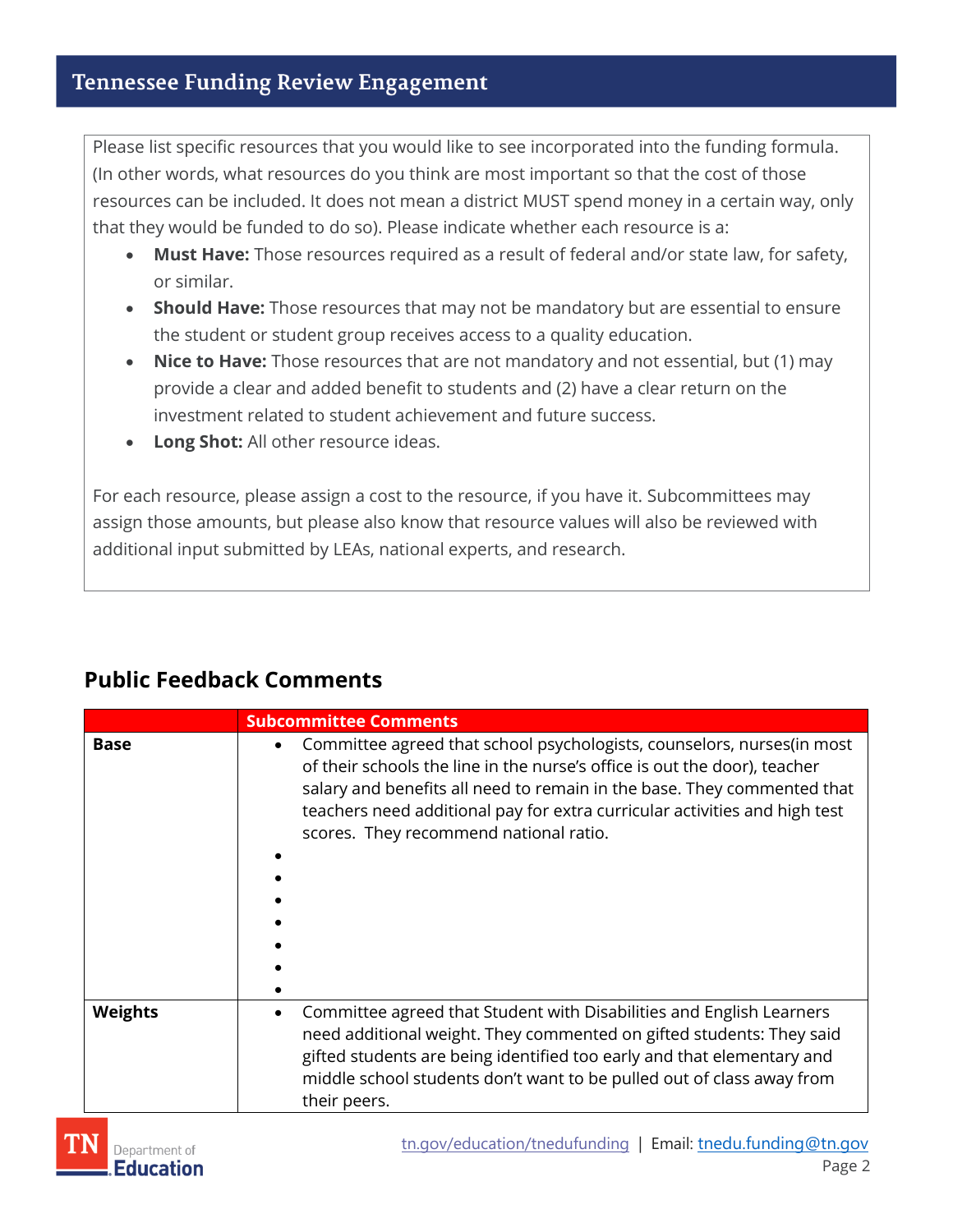### Tennessee Funding Review Engagement

|                       | They would like to add dyslexia and economically disadvantaged<br>students need additional weight.                                                                                                                                                                                                                                                                                            |
|-----------------------|-----------------------------------------------------------------------------------------------------------------------------------------------------------------------------------------------------------------------------------------------------------------------------------------------------------------------------------------------------------------------------------------------|
| <b>Direct Funding</b> | Committee agreed that financial learning, middle school CTE, high<br>$\bullet$<br>dosage tutoring and CTE should receive direct funding. One committee<br>member commented that she heard someone in a town hall meeting say<br>that not all students are college bound and CTE should be a priority.<br>They would like to add career exploration in middle school and CTE<br>concentrators. |
| <b>Outcomes</b>       | One committee member would like to add additional opportunities for<br>$\bullet$<br>younger students in work based learning.                                                                                                                                                                                                                                                                  |
| <b>Other</b>          |                                                                                                                                                                                                                                                                                                                                                                                               |

#### **Resource Feedback**

#### **MUST HAVE**